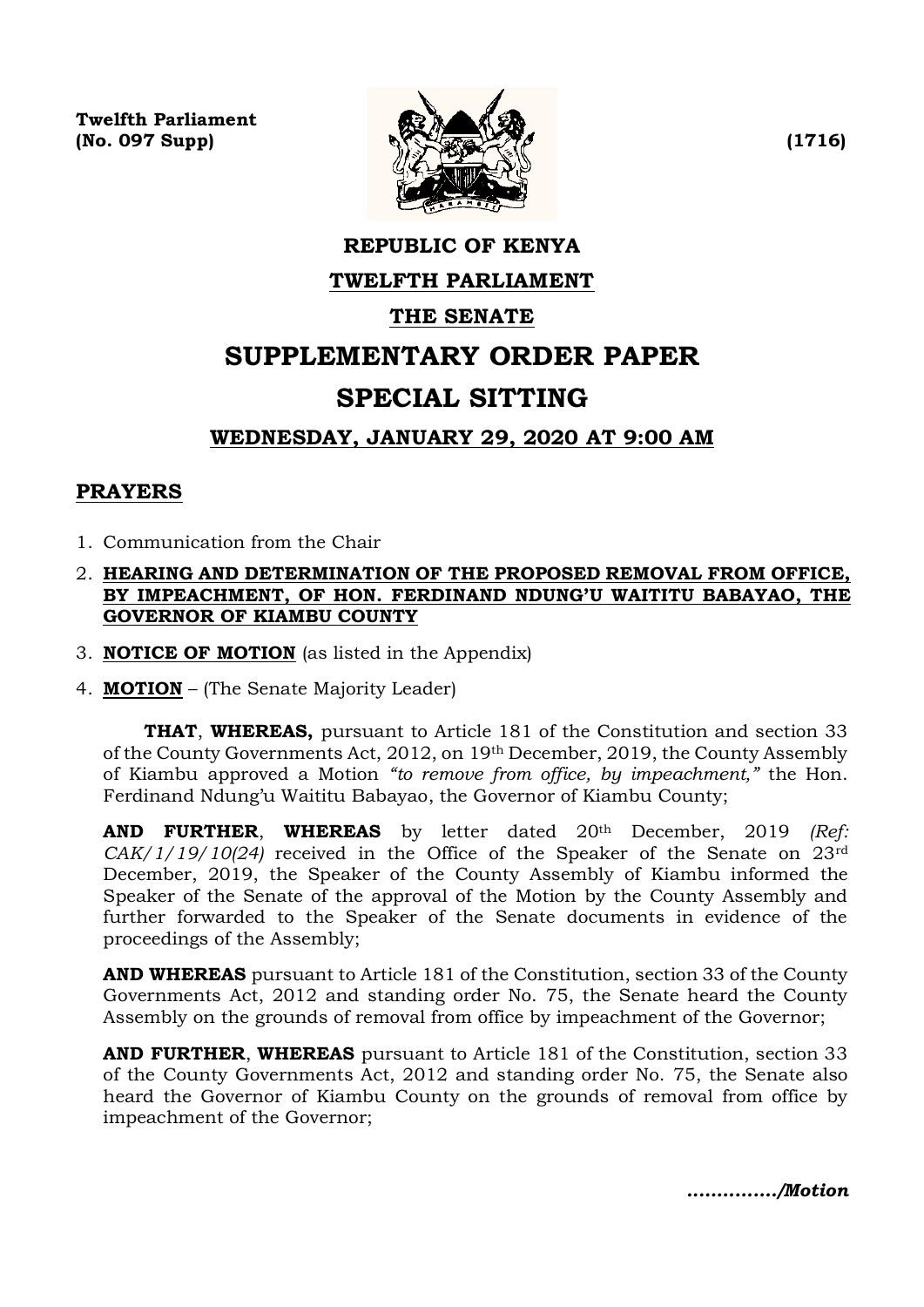**NOW THEREFORE,** pursuant to Article 181 of the Constitution, section 33 of the County Governments Act, 2012 and standing order No. 75, the Senate resolves to remove from office by impeachment, the Hon. Ferdinand Ndung'u Waititu Babayao, the Governor of Kiambu County on the following charges; namely:-

- 1. Gross Violation of the Constitution of Kenya, 2010, the County Governments Act, 2012, the Public Finance Management Act, 2012 and the Public Procurement and Disposal Act, 2005;
- 2. Crimes under the National Law; and
- 3. Abuse of Office/Gross Misconduct.

--------------------------

*..…………./Appendix*